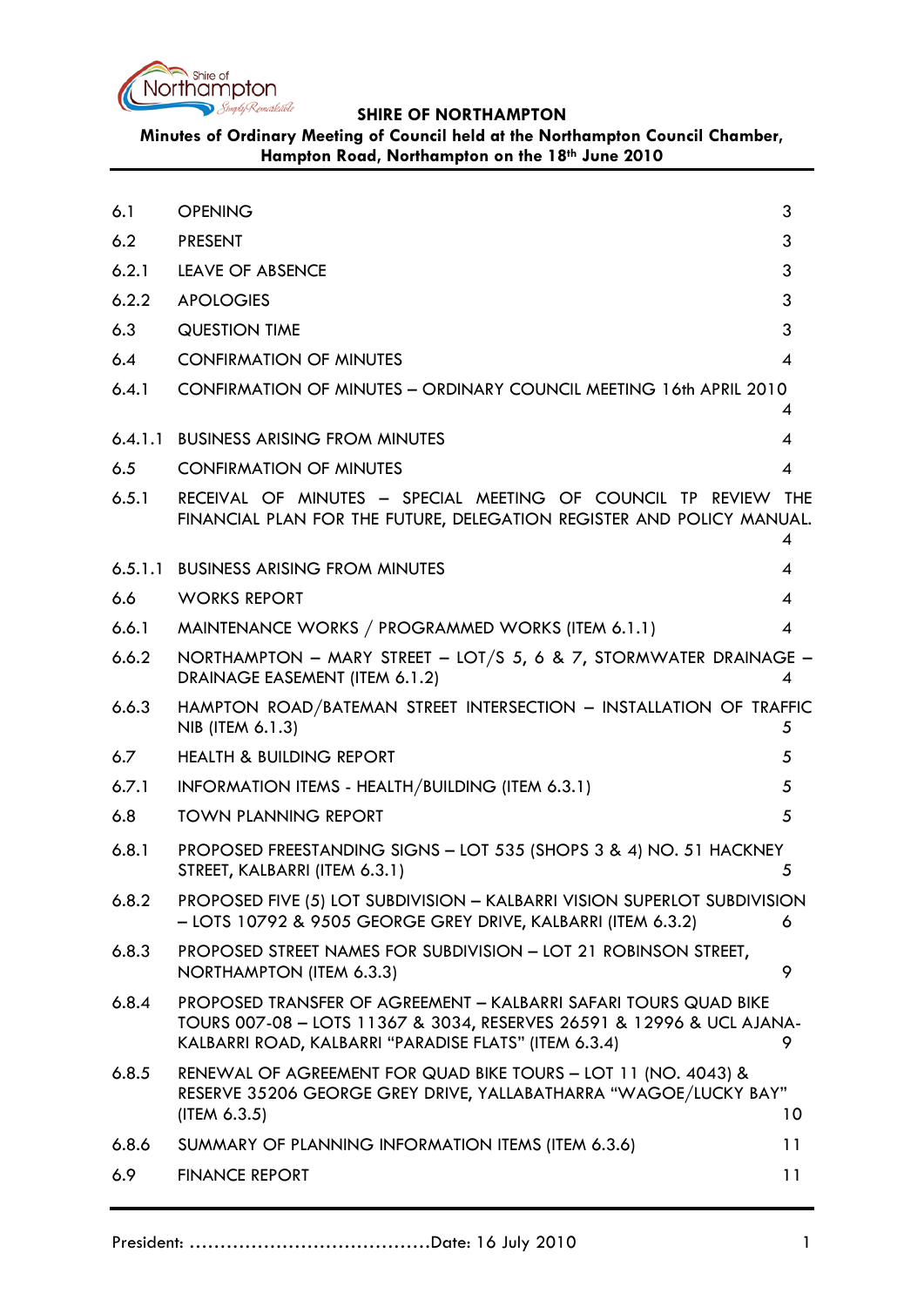

**Minutes of Ordinary Meeting of Council held at the Northampton Council Chamber, Hampton Road, Northampton on the 18th June 2010**

| 6.9.1  | ACCOUNTS FOR PAYMENT (ITEM 6.4.1)                                                     | 11 |
|--------|---------------------------------------------------------------------------------------|----|
| 6.9.2  | MONTHLY FINANCIAL STATEMENTS (ITEM 6.4.2)                                             | 12 |
| 6.9.3  | 2010-2011 BUDGET - SUBMISSIONS (ITEM 6.4.3)                                           | 12 |
| 6.10   | ADMINISTRATION AND CORPORATE REPORT                                                   | 12 |
| 6.10.1 | SENIOR STAFF PERFORMANCE REVIEWS (ITEM 6.5.1)                                         | 13 |
| 6.10.2 | 2010/2011 BUDGET MEETING (ITEM 6.5.2)                                                 | 13 |
| 6.10.4 | LOCAL GOVERNMENT STRUCTURAL REFORM (ITEM 6.5.4)                                       | 13 |
| 6.10.5 | AUSTRALIAN AIRPORTS ASSOCIATION - MEMBERSHIP (ITEM 6.5.5)                             | 13 |
| 6.10.6 | NATIONAL SEA CHANGE TASKFORCE MEMBERSHIP (ITEM 6.5.6)                                 | 14 |
| 6.10.7 | USE OF LOT 19 GLANCE STREET FOR STRATA ACCESS (ITEM 6.5.7)                            | 14 |
|        | 6.10.8 MANAGEMENT PLAN - KALBARRI NATIONAL PARK (ITEM 6.5.8)                          | 14 |
|        | 6.10.9 CAPITAL WORKS PROGRAM - ROYALTIES FOR REGIONS (ITEM 6.5.9)                     | 14 |
|        | 6.10.10 LOT 136 GWALLA STREET - REQUEST FOR CONSIDERATION TO PURCHASE (ITEM<br>6.5.10 | 14 |
|        | 6.10.11 OLD SCHOOL SITE - ELECTRICAL REPAIRS (ITEM 6.5.11)                            | 15 |
|        | 6.10.12 NAMING OF THE NORTHAMPTON COMMUNITY NEWS BUILDING (ITEM 6.5.12)               | 15 |
|        | 6.10.13 CHOOSE RESPECT CAMPAIGN (ITEM 6.5.13)                                         | 16 |
|        | 6.10.14 REVIEW OF REGIONAL DEVELOPMENT COMMISSIONS (ITEM 6.5.14)                      | 16 |
|        | 6.10.15 INQUIRY INTO SHACK SITES IN WESTERN AUSTRALIA (ITEM 6.5.15)                   | 16 |
|        | 6.10.3 COLLECTIVE ENTERPRISE BARGAINING AGREEMENT - WORKS STAFF (ITEM 6.5.3)          | 17 |
| 6.11   | <b>PRESIDENTS REPORT</b>                                                              | 18 |
| 6.12   | DEPUTY PRESIDENTS REPORT                                                              | 18 |
| 6.13   | <b>COUNCILLORS REPORT</b>                                                             | 18 |
| 6.13.1 | <b>CR O SIMKIN</b>                                                                    | 18 |
| 6.13.2 | CR J BOOTH                                                                            | 19 |
| 6.13.3 | <b>CR P GLIDDON</b>                                                                   | 19 |
| 6.14   | <b>INFORMATION BULLETIN</b>                                                           | 19 |
| 6.15   | <b>NEW ITEMS OF BUSINESS</b>                                                          | 19 |
| 6.16   | NEXT MEETING OF COUNCIL                                                               | 19 |
| 6.17   | <b>CLOSURE</b>                                                                        | 19 |
|        |                                                                                       |    |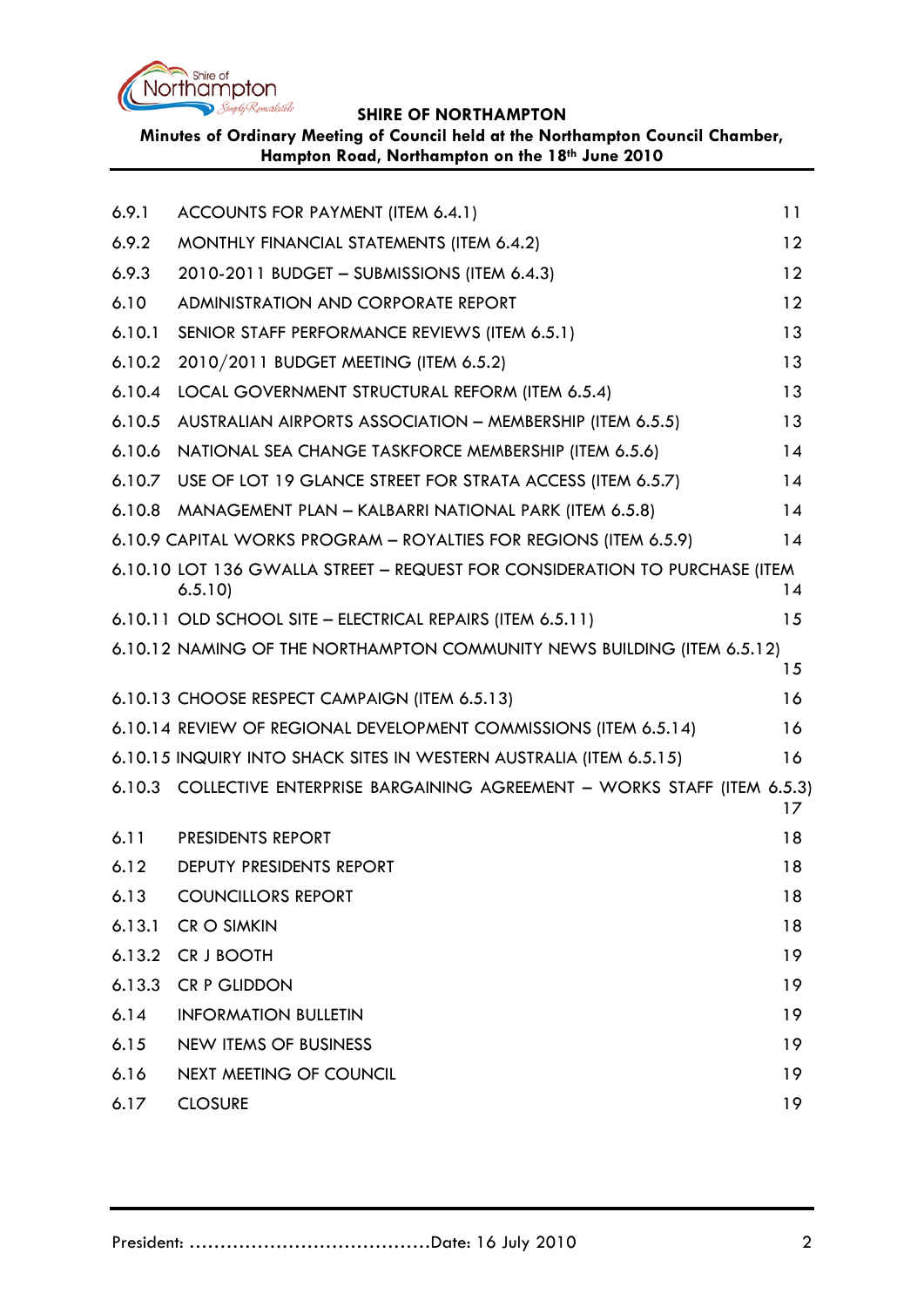

**Minutes of Ordinary Meeting of Council held at the Northampton Council Chamber, Hampton Road, Northampton on the 18th June 2010**

#### **6.1 OPENING**

The President thanked all members present for their attendance, welcomed all Councillors and declared the meeting open at 1.00pm.

### <span id="page-2-0"></span>**6.2 PRESENT**

| Cr G Wilson                | President                               | Northampton Ward |
|----------------------------|-----------------------------------------|------------------|
| <b>Cr L Parker</b>         | Deputy President                        | Kalbarri Ward    |
| $CrO$ Simkin               |                                         | Northampton Ward |
| Cr B Cripps (Left 4.05pm)  |                                         | Northampton Ward |
| Cr T Carson                |                                         | Northampton Ward |
| Cr S Stock-Standen         |                                         | Northampton Ward |
| Cr S Penn                  |                                         | Kalbarri Ward    |
| Cr J Booth                 |                                         | Kalbarri Ward    |
| Cr P Gliddon               |                                         | Kalbarri Ward    |
| Mr Garry Keeffe            | <b>Chief Executive Officer</b>          |                  |
| <b>Mr Jamie Criddle</b>    | Deputy Chief Executive Officer          |                  |
| Mr Glenn Bangay            | EHO/Building Surveyor                   |                  |
| <b>Mrs Hayley Williams</b> | <b>Principal Planner</b>                |                  |
| Mr Neil Broadhurst         | Manager of Works and Technical Services |                  |

#### <span id="page-2-1"></span>**6.2.1 LEAVE OF ABSENCE**

Nil.

### <span id="page-2-2"></span>**6.2.2 APOLOGIES**

Cr G Leggett Northampton Ward

#### <span id="page-2-3"></span>**6.3 QUESTION TIME**

There were members of the public present with the following question being raised:

It was requested that Councillors conduct an onsite inspection of 136 Gwalla Street Northampton to enable Council to have a clear picture of the request that is presented later in the agenda.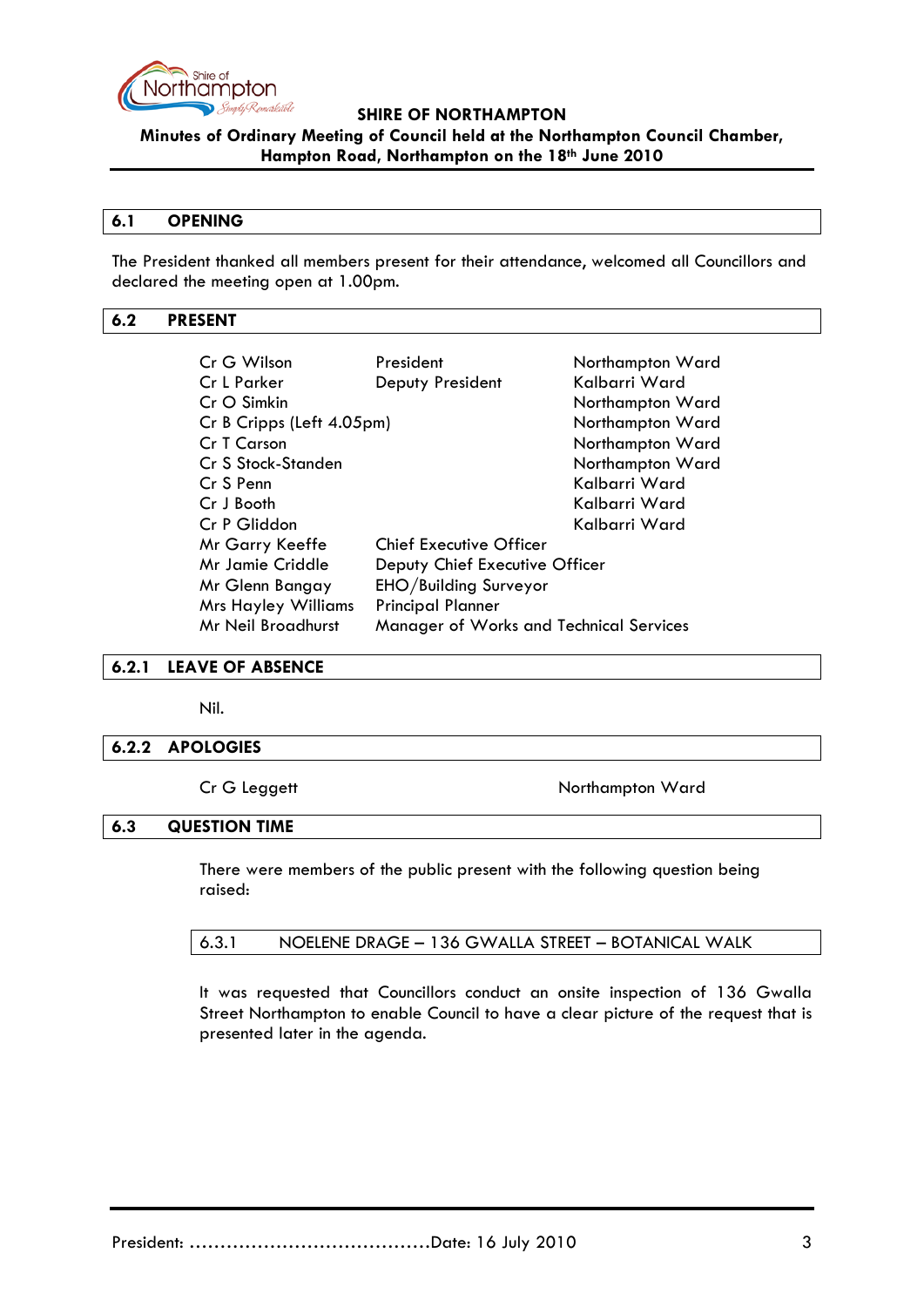

# **Minutes of Ordinary Meeting of Council held at the Northampton Council Chamber, Hampton Road, Northampton on the 18th June 2010**

## <span id="page-3-1"></span><span id="page-3-0"></span>**6.4 CONFIRMATION OF MINUTES**

6.4.1 CONFIRMATION OF MINUTES – ORDINARY COUNCIL MEETING 21ST MAY 2010.

Moved Cr SIMKIN, seconded Cr STOCK-STANDEN

That the minutes of the Ordinary Meeting of Council held on the 21ST May 2010 be confirmed as a true and correct record.

CARRIED 9/0

<span id="page-3-2"></span>

| 6.4.1.1 | <b>BUSINESS ARISING FROM MINUTES</b> |
|---------|--------------------------------------|
|---------|--------------------------------------|

Nil.

# <span id="page-3-3"></span>**6.5 RECEIVAL OF MINUTES**

## 6.5.1 RECEIVAL OF MINUTES – SPECIAL MEETING OF COUNCIL TO REVIEW THE FINANCIAL PLAN FOR THE FUTURE, DELEGATION REGISTER AND POLICY MANUAL.

Moved Cr GLIDDON, seconded Cr BOOTH

That the minutes of the Special meeting of Council to review the Financial Plan for the Future, Delegation Register and Policy Manual held on the 26<sup>th</sup> May 2009 be received as a true and correct record.

CARRIED 9/0

### **6.6 WORKS REPORT**

6.6.1 MAINTENANCE WORKS/PROGRAMMED WORKS (ITEM 6.1.1)

Noted.

| 6.6.2 | NORTHAMPTON – MARY STREET – LOT/S 5, 6 & 7, STORMWATER |
|-------|--------------------------------------------------------|
|       | DRAINAGE - DRAINAGE EASEMENT (ITEM 6.1.2)              |

Noted.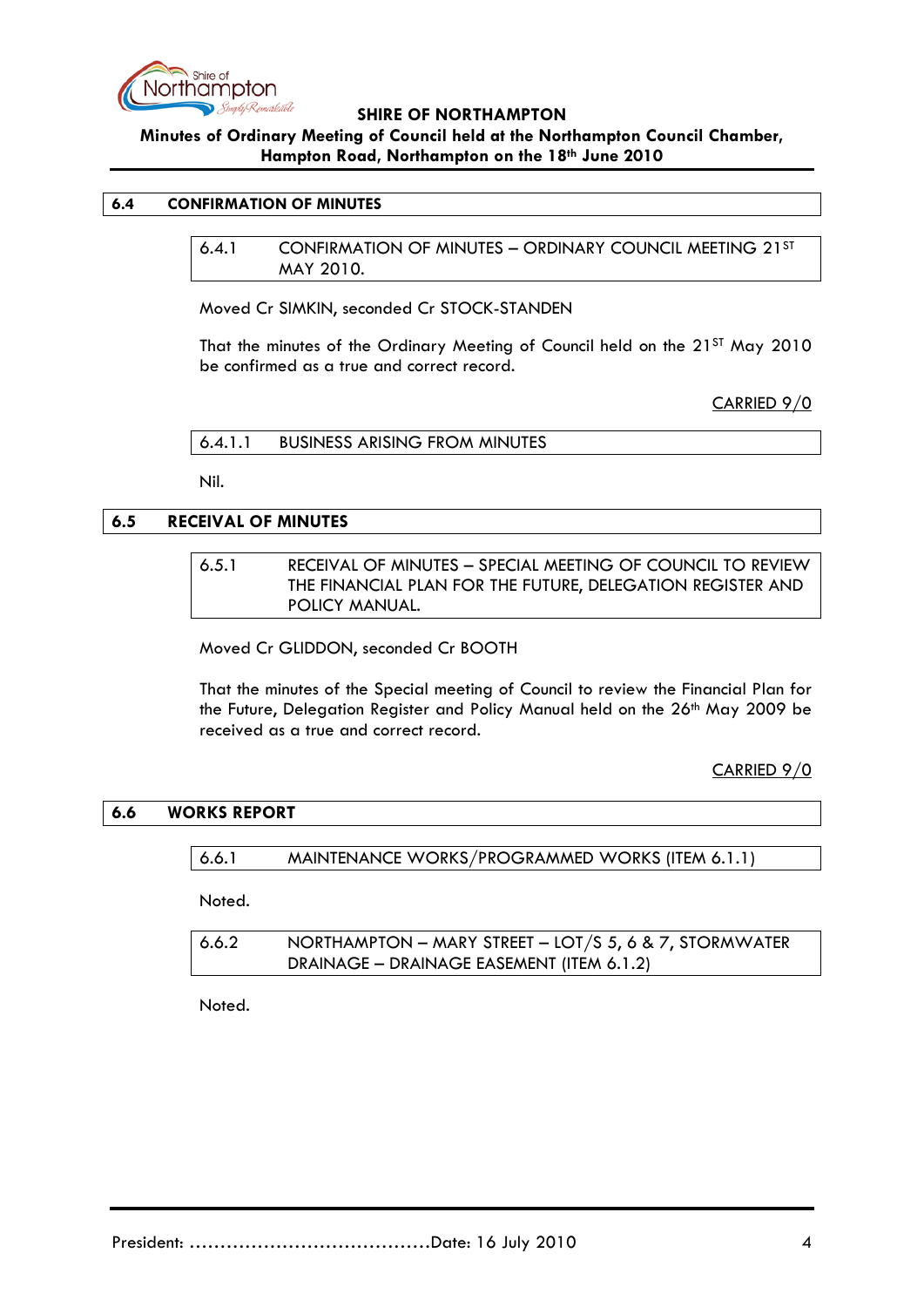

# **Minutes of Ordinary Meeting of Council held at the Northampton Council Chamber, Hampton Road, Northampton on the 18th June 2010**

6.6.3 HAMPTON ROAD/BATEMAN STREET INTERSECTION – INSTALLATION OF TRAFFIC NIB (ITEM 6.1.3)

Moved Cr CARSON, seconded Cr STOCK-STANDEN

That Council approves the works for the installation of a traffic nib at the intersection of Hampton Road and Bateman Street Northampton, with expenditure approved as authorised expenditure with funds sourced from the incomplete municipal works as listed within the 2009/2010 budget for the Forrest Street floodway widening works.

CARRIED 9/0

Mr Neil Broadhurst, Manager of Works and Technical Services left the meeting at 1.15pm.

# **6.7 HEALTH & BUILDING REPORT**

6.7.1 INFORMATION ITEMS – HEALTH/BUILDING (ITEM 6.2.1)

Noted.

## **6.8 TOWN PLANNING REPORT**

6.8.1 PROPOSED FREESTANDING SIGNS – LOT 535 (SHOPS 3 & 4) NO. 51 HACKNEY STREET, KALBARRI (ITEM 6.3.1)

Moved Cr STOCK-STANDEN, seconded Cr SIMKIN

That Council:

- 1. Refuse to grant Planning Approval (029-10) for a Freestanding Sign (900mm x 600mm) on the Porter Street road reserve, Kalbarri for the business located at Lot 535 (Shop 4 / No. 51) Hackney Street, Kalbarri for the following reasons:
	- (a) The freestanding sign does not comply with the *Shire of Northampton Local Planning Policy – Signage (2006)* in particular:

(i) Clause  $10.0 - As$  the proposed freestanding sign will be a liability concern due to the location within a high traffic area;

(ii) Clause 10.0 – As the proposed freestanding sign will adversely affect the local amenity; and

(iii)Clause 11.2 – As the proposed freestanding sign is not located immediately adjacent to the building to which the sign relates.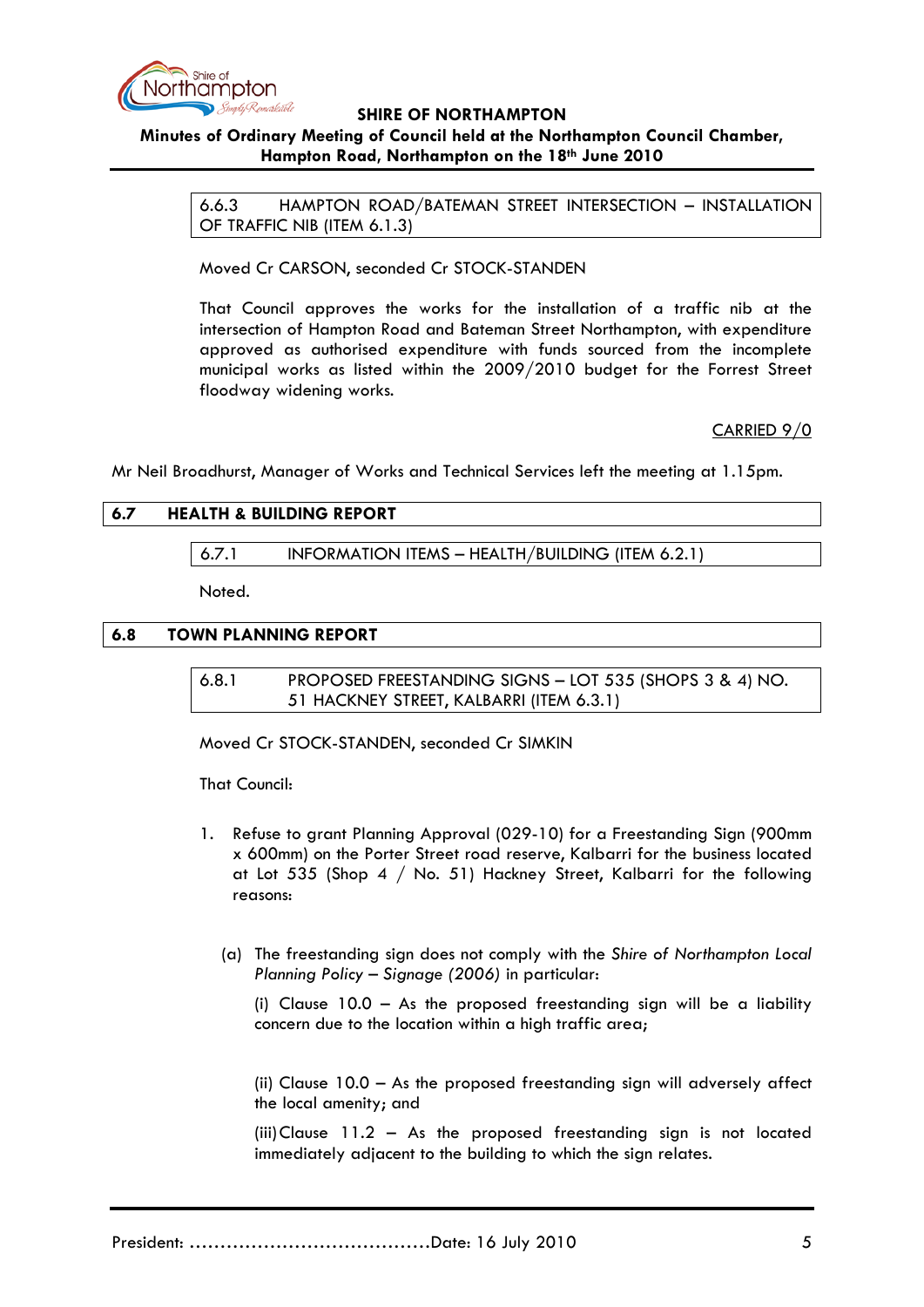

**Minutes of Ordinary Meeting of Council held at the Northampton Council Chamber, Hampton Road, Northampton on the 18th June 2010**

Advice Note:

Advise the Applicant they should investigate the potential for a pylon sign to be placed within the Porter Street Shopping Precinct in conjunction with other landowners and shop owners.

- 2. Refuse to grant Planning Approval (037-10) for a Freestanding Sign (900mm x 600mm) on the Porter Street road reserve, Kalbarri for the business located at Lot 535 (Shop 3 / No. 51) Hackney Street, Kalbarri for the following reasons:
- (a) The freestanding sign does not comply with the *Shire of Northampton Local Planning Policy – Signage (2006)* in particular:
- (i) Clause 10.0 As the proposed freestanding sign will be a liability concern due to the location within a high traffic area;
- (ii) Clause 10.0 As the proposed freestanding sign will adversely affect the local amenity; and
	- (iii) Clause  $11.2 As$  the proposed freestanding sign is not located immediately adjacent to the building to which the sign relates.

Advice Note:

Advise the Applicant they should investigate the potential for a pylon sign to be placed within the Porter Street Shopping Precinct in conjunction with other landowners and shop owners.

### CARRIED 9/0

6.8.2 PROPOSED FIVE (5) LOT SUBDIVISION – KALBARRI VISION SUPERLOT SUBDIVISION – LOTS 10792 & 9505 GEORGE GREY DRIVE, KALBARRI (ITEM 6.3.1)

Moved Cr BOOTH, seconded Cr PENN

That Council:

- 1. Advise the Western Australian Planning Commission that it does not support the application to subdivide Lots 10792 and 9505 George Grey Drive, Kalbarri (WAPC Ref: 141904) for the following reasons:
	- (a) The proposed subdivision may generate unreasonable expectations for the development of the subject land on the part of any future purchaser;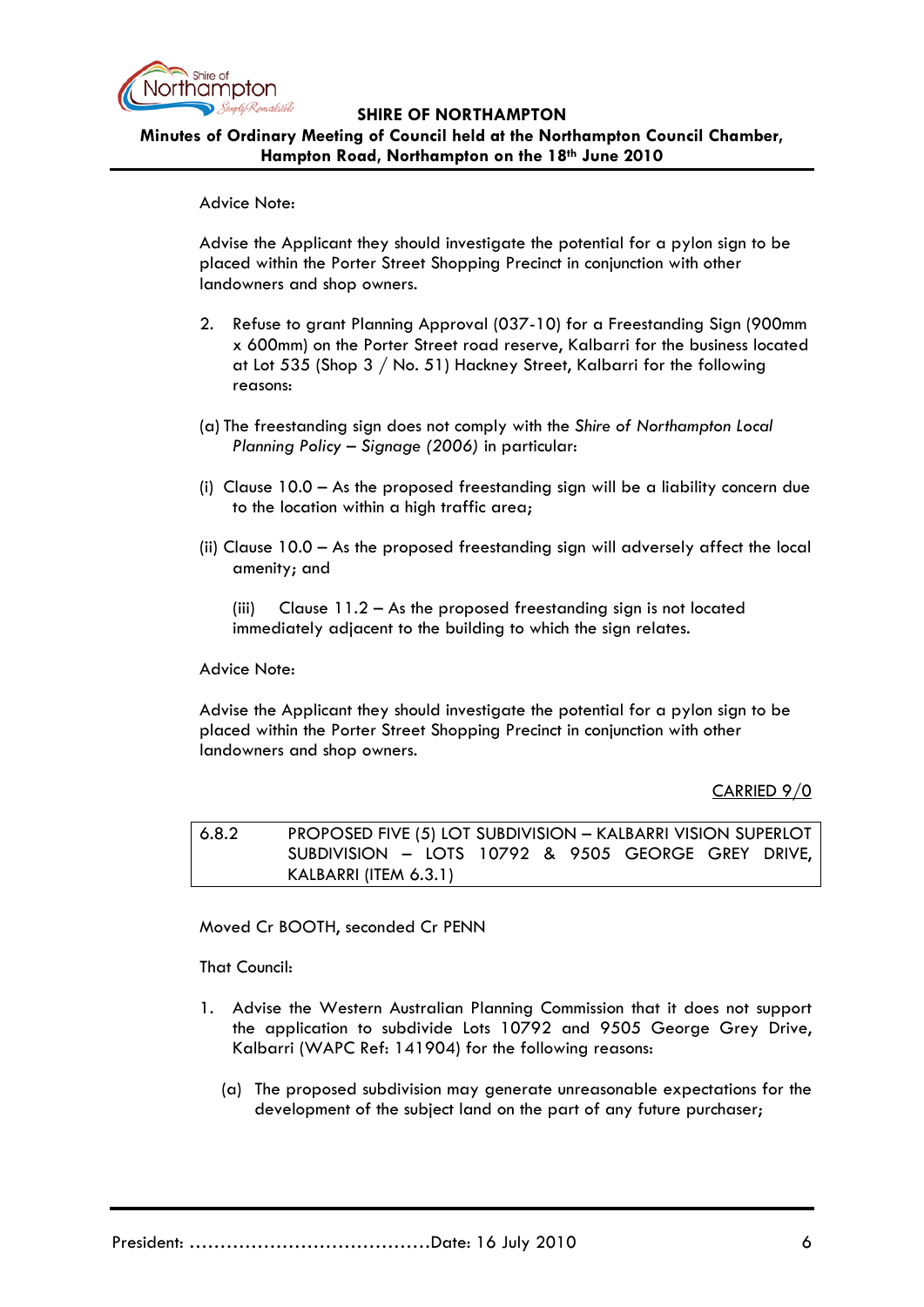

## **Minutes of Ordinary Meeting of Council held at the Northampton Council Chamber, Hampton Road, Northampton on the 18th June 2010**

(b) The *Draft Kalbarri Townsite Strategy* addresses Port Kalbarri in the context of overall planning and development of the Kalbarri Townsite and it is considered that the proposed subdivision does not accord with the objectives and strategies of the Port Kalbarri Precinct and Planning Areas PK1, PK2 and PK3 highlighted below:

- Port Kalbarri, *To ensure the provision of choice in residential living styles and locations while recognising the need to promote the longer term consolidation of the Kalbarri Townsite while recognising existing subdivision and development potential;*

- PK1, *balance future subdivision approvals in the shorter term with the need to facilitate and encourage additional and more attractive located land releases within the main Townsite area;*

- PK2, *Eastern portion of approved Port Kalbarri Structure Plan to be protected for medium term residential development requirements pending subdivision of an adequate range of housing choices within main Townsite; and*

- PK3, *The balance site area east of the Kalbarri Access Road in Port Kalbarri Structure Plan to be protected for long term residential requirements following substantial subdivision of Precinct SR1.*

Advice Notes:

- (i) The *Draft Kalbarri Townsite Strategy* recommends the deletion of reference to marina / water based recreation on Superlot 1;
- (ii) The Draft Kalbarri Townsite Strategy does not support Port Kalbarri Drive going straight through the subject landholding and this should be redesigned to loop back into Eco Flora Estate as per the Strategy Plan;
- (iii) Superlot 4 (PK3) is identified in the Draft Kalbarri Townsite Strategy as long term residential and Council will not support rezoning of the land for residential or rural residential purposes until South Kalbarri Precinct – SR1 is substantially subdivided; and
- (iv) Superlots 1 & 3 have high conservation and landscape values and will not be supported for any form of urban development and shall be reserved for open space and conservation.
- 2. Advise the Western Australian Planning Commission if it chooses to approve the application to subdivided Lots 10792 and 9505 George Grey Drive, Kalbarri then any approval shall be subject to the following conditions:
	- (a) The Draft Kalbarri Townsite Strategy does not support Port Kalbarri Drive going straight through the subject landholding and this should be redesigned to loop back into Eco Flora Estate as per the Strategy Plan; and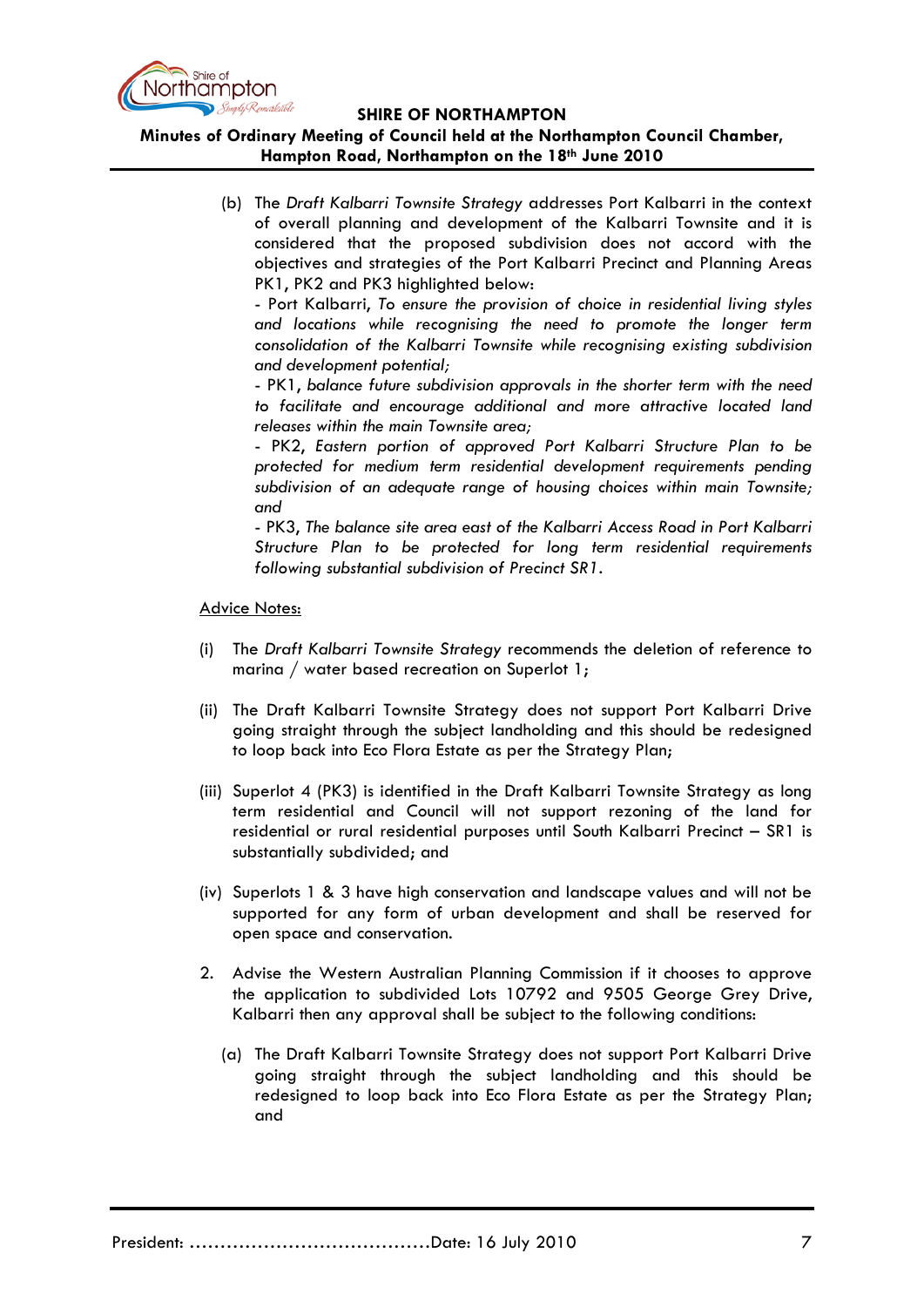

## **Minutes of Ordinary Meeting of Council held at the Northampton Council Chamber, Hampton Road, Northampton on the 18th June 2010**

(b) Superlots 1 & 3 have high conservation and landscape values and will not be supported for any form of urban development and shall be reserved for open space and conservation.

## Advice Notes:

(i) The *Draft Kalbarri Townsite Strategy* addresses Port Kalbarri in the context of overall planning and development of the Kalbarri Townsite and it is considered that the proposed subdivision does not accord with the objectives and strategies of the Port Kalbarri Precinct and Planning Areas PK1, PK2 and PK3 highlighted below:

- Port Kalbarri, *To ensure the provision of choice in residential living styles and locations while recognising the need to promote the longer term consolidation of the Kalbarri Townsite while recognising existing subdivision and development potential;*

- PK1, *balance future subdivision approvals in the shorter term with the need to facilitate and encourage additional and more attractive located land releases within the main Townsite area;*

- PK2, *Eastern portion of approved Port Kalbarri Structure Plan to be protected for medium term residential development requirements pending subdivision of an adequate range of housing choices within main Townsite; and*

- PK3, *The balance site area east of the Kalbarri Access Road in Port Kalbarri Structure Plan to be protected for long term residential requirements following substantial subdivision of Precinct SR1;*

- (ii) The *Draft Kalbarri Townsite Strategy* recommends the deletion of reference to marina / water based recreation on Superlot 1; and
- (iii) Superlot 4 (PK3) is identified in the *Draft Kalbarri Townsite Strategy* as long term residential and Council will not support rezoning of the land for residential or rural residential purposes until South Kalbarri Precinct – SR1 is substantially subdivided.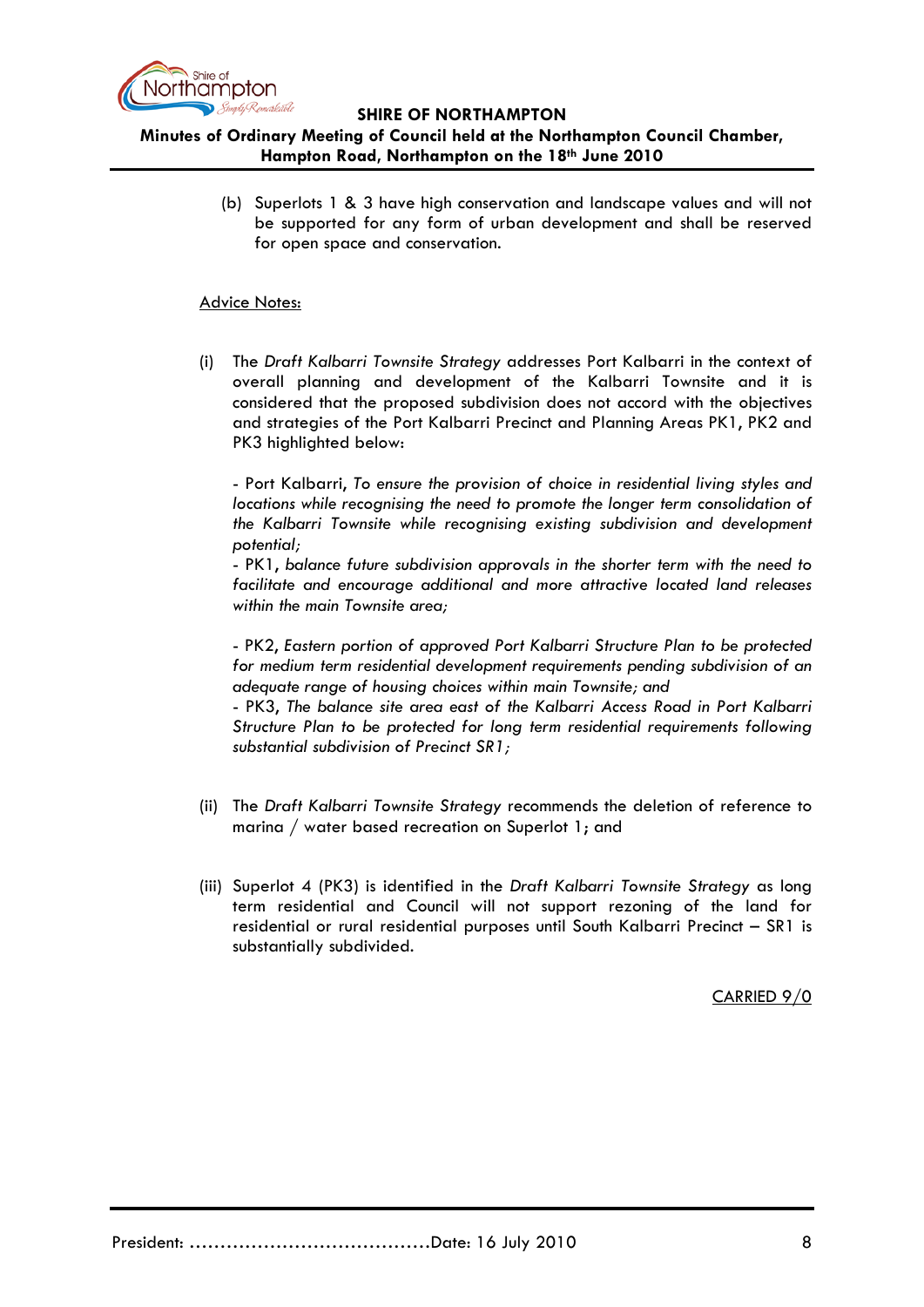

## **Minutes of Ordinary Meeting of Council held at the Northampton Council Chamber, Hampton Road, Northampton on the 18th June 2010**

6.8.3 PROPOSED STREET NAMES FOR SUBDIVISION – LOT 21 ROBINSON STREET, NORTHAMPTON(ITEM 6.3.3)

Moved Cr CARSON, seconded Cr GLIDDON

*That Council:*

*1. Endorse the street names:*

- *Axle;*
- *Rake; and*
- *Crothers, should either of the preceding street names not be considered appropriate;*

*for the roads to be constructed as part of the subdivision of Lot 21 Robinson Street, Northampton (WAPC Ref: 138986) as per Attachment 1 to Item 6.3.3 of the June 2010 Town Planning Report; and*

2. *Advise Landgate's Geographic Names Committee of this decision.*"

CARRIED 9/0

6.8.4 PROPOSED TRANSFER OF AGREEMENT – KALBARRI SAFARI TOURS QUAD BIKE TOURS 007-08 – LOTS 11367 & 3034, RESERVES 26591 & 12996 & UCL AJANA-KALBARRI ROAD, KALBARRI "PARADISE FLATS" (ITEM 6.3.4)

Moved Cr BOOTH, seconded Cr GLIDDON

That Council:

- 1. Transfer Use/Hire Site Agreement 007-08 Quad Bike Tours from Kalbarri Safari Tours – Mr F. Seidler to Mr M. Rodgers and Ms E. Nightingale;
- 2. Require that a fee of \$150.00 be paid for the transferral of the agreement;
- 1. Refer the modified agreement to Department of Regional Development and Lands – State Land Services for approval; and
- 2. Approve the Application for Planning Approval (040-10) for a Home Business (Office & Vehicle Parking) on Lot 7 (No. 6314) Ajana-Kalbarri Road, Kalbarri subject to the following conditions;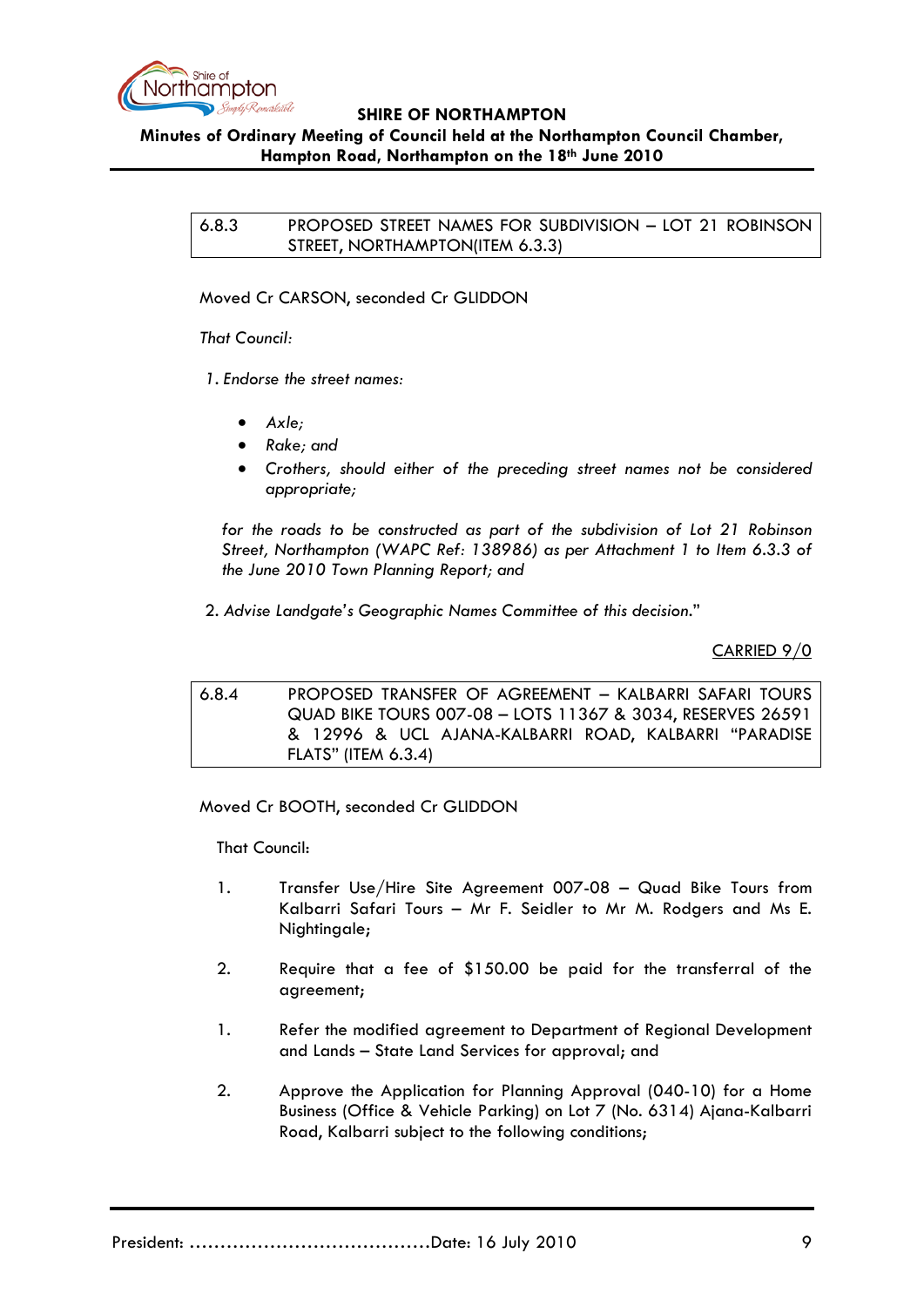

## **Minutes of Ordinary Meeting of Council held at the Northampton Council Chamber, Hampton Road, Northampton on the 18th June 2010**

- (a) This approval wholly replaces any previous approvals issued by the local government in relation to the activity;
- (b) The activity is at all times to comply with the definition of "Home Business" under the relevant Town Planning Scheme;
- (c) The vehicles are to be located within the property boundary at all times and are not to be parked on any road verge;
- (d) The approval is restricted to the home component only and does not constitute approval to use any crown land associated with the activity which is subject to separate local government approval; and
- (e) The approval is valid until 30 June 2011, after which the further renewal of the approval by the local government is required annually. This is the responsibility of the applicant and the local government will not automatically re-issue approvals.

### Advice Notes:

(i) That the new operator be advised that Use/Hire Site Agreement 007-08 expires on 30 June, 2011 and a new application should be submitted at the end of the second year (June 2010).

### CARRIED 9/0

6.8.5 RENEWAL OF AGREEMENT FOR QUAD BIKE TOURS – LOT 11 (NO. 4043) & RESERVE 35206 GEORGE GREY DRIVE, YALLABATHARRA "WAGOE/LUCKY BAY" (ITEM 6.3.4)

### Moved Cr STOCK-STANDEN

That Council:

- 1. Grant Planning Approval for an experiential use (quad bike tours) over Lot 11 (No. 4043) and Reserve 35206 George Grey Drive, Yallabatharra subject to the following conditions
	- a. This Planning Approval is an approval for the proposed use for the purposes of the Shire of Northampton's *Town Planning Scheme No. 6 – Northampton* and the *Planning and Development Act* (2005) only and does not constitute an Agreement with the Shire for the use of the reserve within which the use is proposed to be located;
	- b. This Planning Approval is subject to:
		- (i) Approval of the Minister of Lands in accordance with the provisions of the *Land Administration Act* (1997);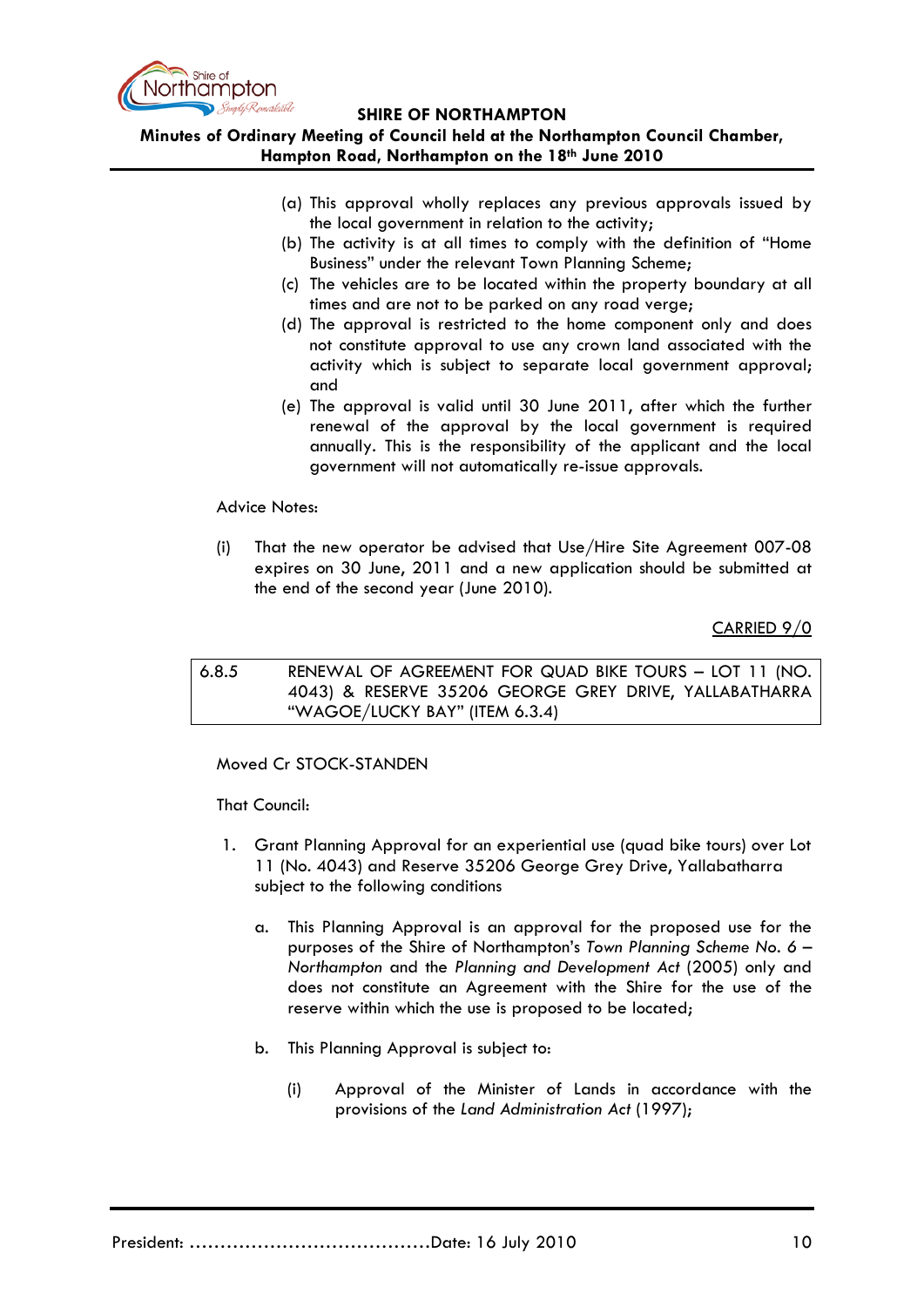

**Minutes of Ordinary Meeting of Council held at the Northampton Council Chamber, Hampton Road, Northampton on the 18th June 2010**

- (ii) An agreement being entered into by the applicant and the Shire in accordance with Council's *Local Planning Policy – Commercial Recreational Tourism Activity on Crown Reserves and Requirements for Licence Agreements to Use Crown Reserves for Commercial, Recreational and Tourism Activities;*
- c. This Planning Approval shall remain valid whilst the agreement referred to in Condition (b)(ii) remains current and valid, and on the expiration or in the termination of such licence agreement, this Planning Approval shall cease to be valid;
- 2. Authorise delegation to the Chief Executive Officer and Principal Planner for preparation and execution of the agreement with any disputes to be referred back to Council for final determination.

#### Advice Note:

1. The Applicant is advised that it is not the responsibility of the local government to ensure that all correct approvals are in place and that all conditions contained within said approvals are upheld during the operations of the business

CARRIED 9/0

### 6.8.6 SUMMARY OF PLANNING INFORMATION ITEMS (ITEM 6.3.6)

Noted.

Mr Glenn Bangay, EHO/Building Surveyor left the meeting at 1.39pm. Mrs Hayley Williams, Principal Planner left the meeting at 1.39pm Ms Kristy Teakle, Work Experience left the meeting at 1.39pm

### **6.9 FINANCE REPORT**

## 6.9.1 ACCOUNTS FOR PAYMENT (ITEM 6.4.1)

Moved Cr PENN, seconded Cr SIMKIN

That Municipal Fund Cheques 18336 to 18375 inclusive, totalling \$113,214.49; Municipal EFT payments numbered EFT7707 to EFT7781 inclusive totalling \$289,801.36, Direct Credit payments GJ11-05 – GJ11-08 totalling \$632.42 and Trust Fund Cheques 1764 to 1767 totalling \$17,903.19, be passed for payment and the items therein be declared authorised expenditure.

CARRIED BY AN ABSOLUTE MAJORITY 9/0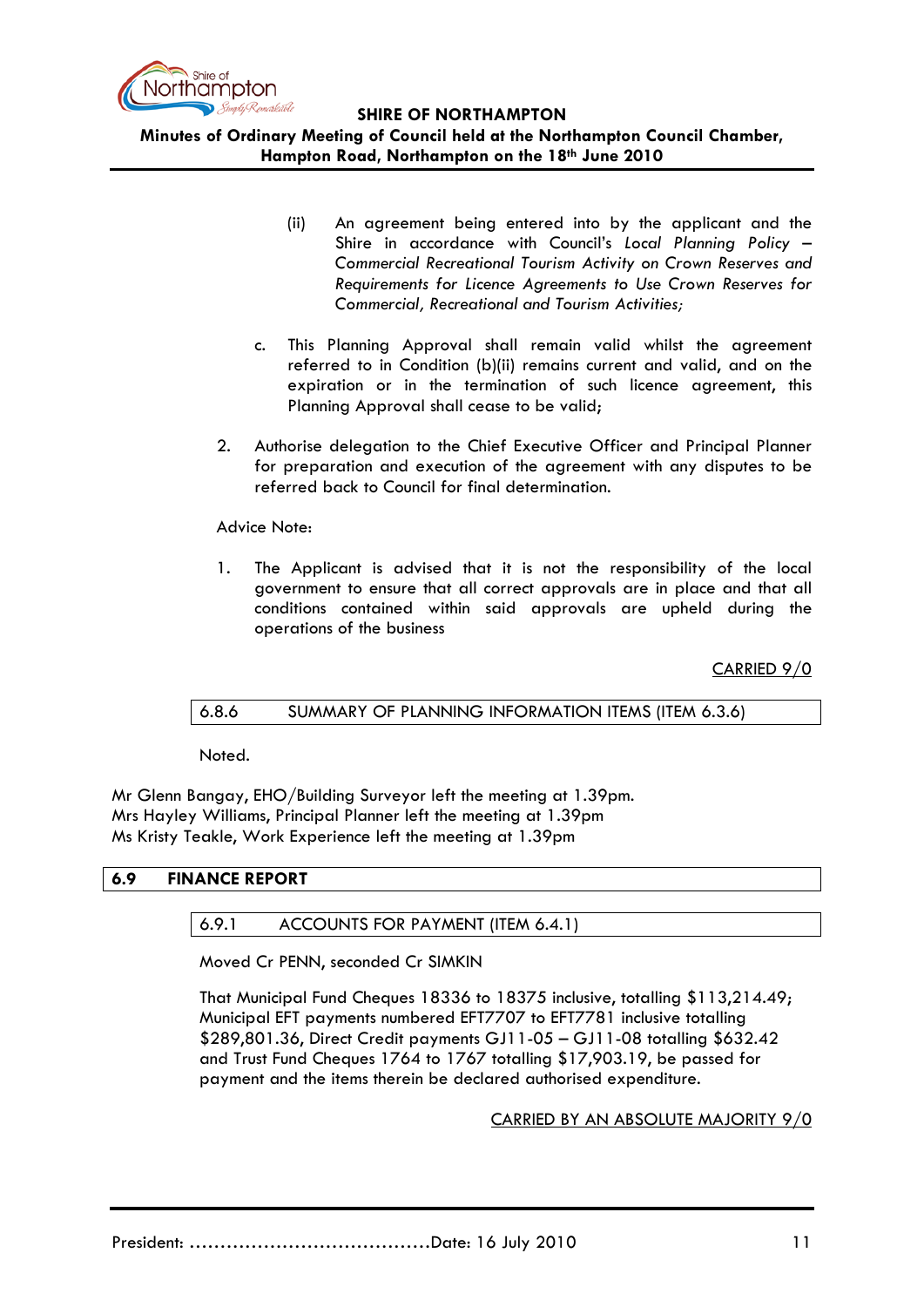

# **Minutes of Ordinary Meeting of Council held at the Northampton Council Chamber, Hampton Road, Northampton on the 18th June 2010**

6.9.2 MONTHLY FINANCIAL STATEMENTS (ITEM 6.4.2)

Moved Cr GLIDDON, seconded Cr BOOTH

That Council adopts the Monthly Financial Report for the period ending 31st May 2010 and notes any material variances greater than \$5,000.

CARRIED 9/0

| 6.9.3 | 2010-2011 BUDGET - SUBMISSIONS (ITEM 6.4.3) |
|-------|---------------------------------------------|
|       |                                             |

Moved Cr PENN, seconded Cr STOCK-STANDEN

That the following items be listed in the 2010/2011 Draft Budget for further consideration;

- **1. Northampton Tourist Association** Visitor Centre walls be repaired and painted  $$5,000$
- **2. Horrocks Progress Association** Construction of shade shelter over the Horrocks Playground. TBA

CARRIED 9/0

## **6.10 ADMINISTRATION AND CORPORATE REPORT**

Moved Cr BOOTH, seconded Cr CRIPPS

That due to item 6.10.1 affecting employees Council proceeds "in-camera".

CARRIED 9/0

Council proceeded "in-camera" at 1.52pm.

Moved Cr SIMKIN, seconded Cr CARSON

That Council no longer proceeds "in-camera".

CARRIED 9/0

Council ceased proceeding "in- camera" at 2.10pm.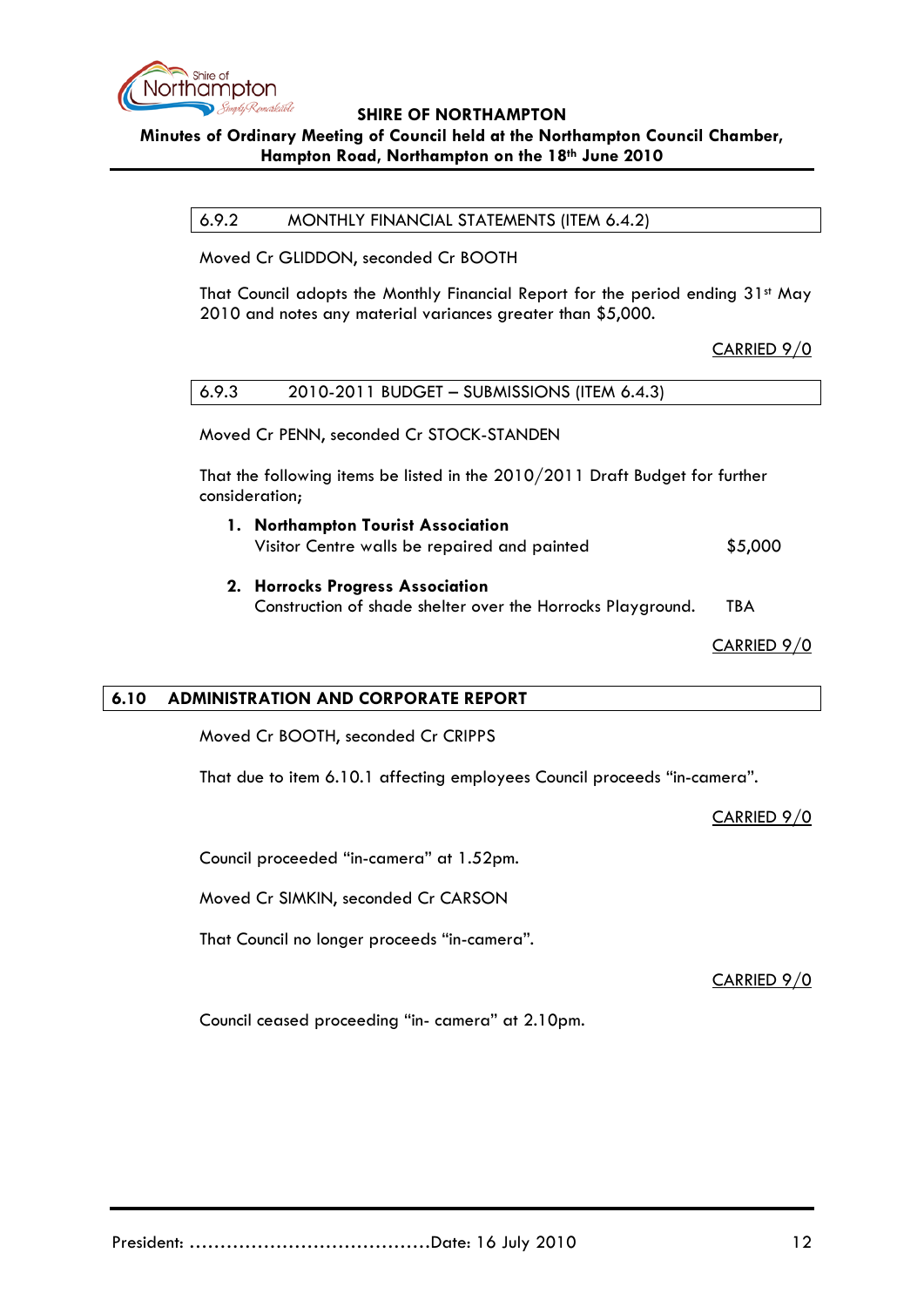

## **SHIRE OF NORTHAMPTON Minutes of Ordinary Meeting of Council held at the Northampton Council Chamber, Hampton Road, Northampton on the 18th June 2010**

6.10.1 SENIOR STAFF PERFORMANCE REVIEWS (ITEM 6.5.1)

Moved Cr SIMKIN, seconded Cr CARSON

That Council adopts the recommendations made by the Performance Review Panel for the Chief Executive Officer, Deputy Chief Executive Officer, Environmental Health Officer/Building Surveyor and Works Manager.

CARRIED 9/0

Moved Cr GLIDDON, seconded Cr STOCK-STANDEN

That Council adopts the recommendations made by the Performance Review Panel for the Principal Planner.

> CARRIED 8/1 Cr Booth wished to have her name recorded as voting against the motion.

### 6.10.2 2010/2011 BUDGET MEETING (ITEM 6.5.2)

Moved Cr CRIPPS, seconded Cr STOCK-STANDEN

That Council holds a Special Meeting of Council to consider the 2010/2011 Budget on Friday 23 July 2010, commencing 9.30am at the Northampton Council Chambers.

CARRIED 9/0

Note: A request was made to change the date of the meeting to the 23 July 2010 which resulted in the Officers Recommendation not being adopted.

A request was made to defer item 6.10.3 to the end of the meeting.

6.10.4 LOCAL GOVERNMENT STRUCTURAL REFORM (ITEM 6.5.4)

Noted.

6.10.5 AUSTRALIAN AIRPORTS ASSOCIATION – MEMBERSHIP (ITEM 6.5.5)

Moved Cr BOOTH, seconded Cr CRIPPS

That Council advises the Australian Airports Association that it no longer wishes to be a member of the Association as sees little benefit to remain a member.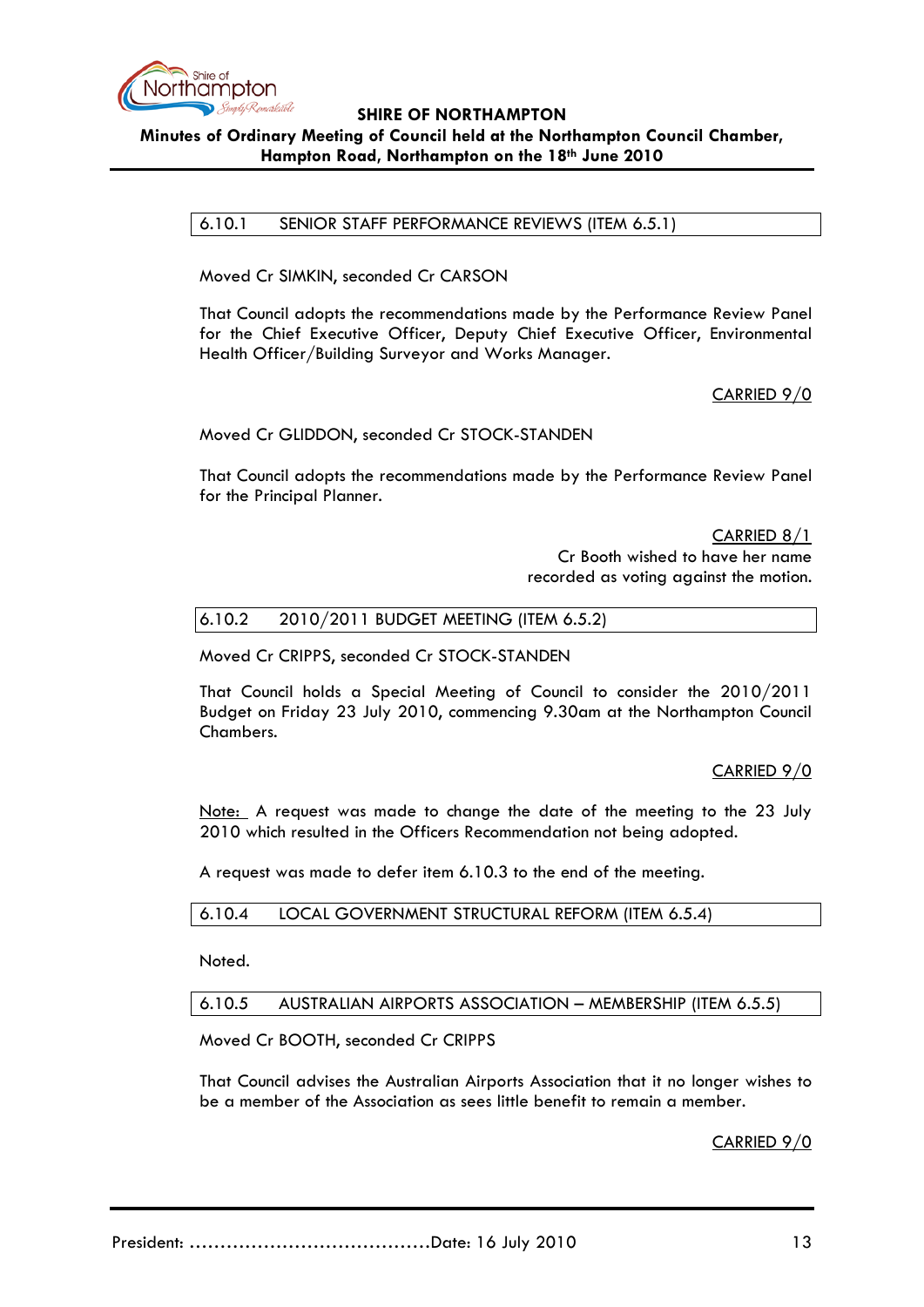

# **Minutes of Ordinary Meeting of Council held at the Northampton Council Chamber, Hampton Road, Northampton on the 18th June 2010**

6.10.6 NATIONAL SEA CHANGE TASKFORCE MEMBERSHIP (ITEM 6.5.6)

Moved Cr CARSON, seconded Cr PENN

That Council advises the National Sea Change Taskforce Inc that it sees no benefit in remaining a member and therefore will be cancelling its membership.

CARRIED 9/0

## 6.10.7 USE OF LOT 19 GLANCE STREET FOR STRATA ACCESS (ITEM 6.5.7)

Moved Cr GLIDDON, seconded Cr STOCK-STANDEN

That Council lists for consideration within the 2010/2011 Budget the fencing of the entire boundary of Lot 19 Glance Street using pine log bollards to prevent vehicle access to the lot.

CARRIED 9/0

### 6.10.8 MANAGEMENT PLAN – KALBARRI NATIONAL PARK (ITEM 6.5.8)

Noted.

6.10.9 CAPITAL WORKS PROGRAM – ROYALTIES FOR REGIONS (ITEM 6.5.9)

Moved Cr GLIDDON, seconded Cr CRIPPS

That Council engage the services of GHD Pty Ltd to prepare a five year Capital Works Plan for receipt of Royalties for Regions funding.

CARRIED 9/0

### MEETING ADJOURNMENT – ONSITE INSPECTION

Council adjourned for an onsite inspection of Lot 136 Gwalla Street Northampton at 2.28pm and reconvened at 2.58pm with the following in attendance:

Cr Wilson, Cr Cripps, Cr Simkin, Cr Gliddon, Cr Penn, Cr Carson, Cr Parker, Cr Stock-Standen, Cr Booth, the Chief Executive Officer, Mr. Garry Keeffe.

> 6.10.10 LOT 136 GWALLA STREET – REQUEST FOR CONSIDERATION TO PURCHASE (ITEM 6.5.10)

Moved Cr PARKER, seconded Cr BOOTH

That Council advise Mrs Noelene Drage that due to other long term financial commitments and that the purchase of the property is not considered a high priority that Council will not consider the purchase of Lot 136 Gwalla Street, Northampton but would investigate the possibility of creating an easement on Lot 136 Gwalla Street to accommodate a future walkway as part of the Botanical walk.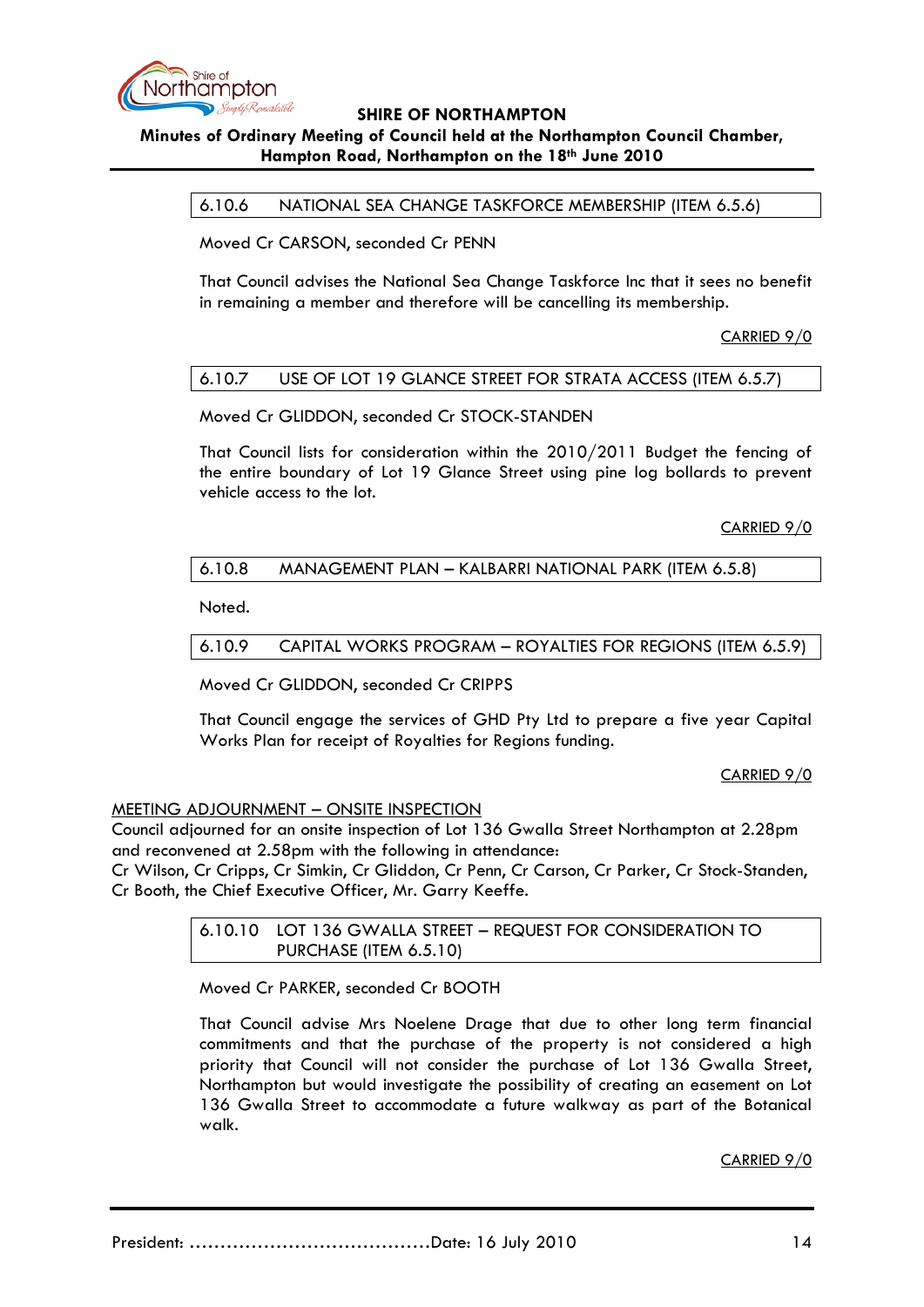

## **Minutes of Ordinary Meeting of Council held at the Northampton Council Chamber, Hampton Road, Northampton on the 18th June 2010**

## AFTERNOON TEA ADJOURNMENT

Council adjourned for afternoon tea at 3.05pm and reconvened at 3.21pm with the following in attendance:

Cr Wilson, Cr Cripps, Cr Simkin, Cr Gliddon, Cr Penn, Cr Carson, Cr Parker, Cr Stock-Standen, Cr Booth, the Chief Executive Officer, Mr. Garry Keeffe and the Deputy Chief Executive Officer, Mr. Jamie Criddle.

6.10.11 OLD SCHOOL SITE – ELECTRICAL REPAIRS (ITEM 6.5.11)

Moved Cr SIMKIN, seconded Cr STOCK-STANDEN

That Council

1. Refund the Wila Gutharra Aboriginal Corporation \$5,477.15 (GST exclusive) for electrical repairs undertaken at the old school buildings.

- 2. Arrange to have remaining electrical cable replacement carried out.
- 3. That the above expenses be declared authorised expenditure.

CARRIED BY ABSOLUTE MAJORITY 9/0

6.10.12 NAMING OF THE NORTHAMPTON COMMUNITY NEWS BUILDING (ITEM 6.5.12)

Moved Cr GLIDDON, seconded Cr PARKER

That Council:

- 1. Support and approve the naming of the Northampton Community News Building the WRJ (Bill) Patrick Centre.
- 2. That the Northampton Community News Inc be requested that a formal ceremony be held for the naming of the building with the opening duties to be performed by the Shire President and the Patrick Family, Councillors and the general public invited to attend.
- 3. That Council offer to the Northampton community News Building to provide a suitable naming plaque for the building.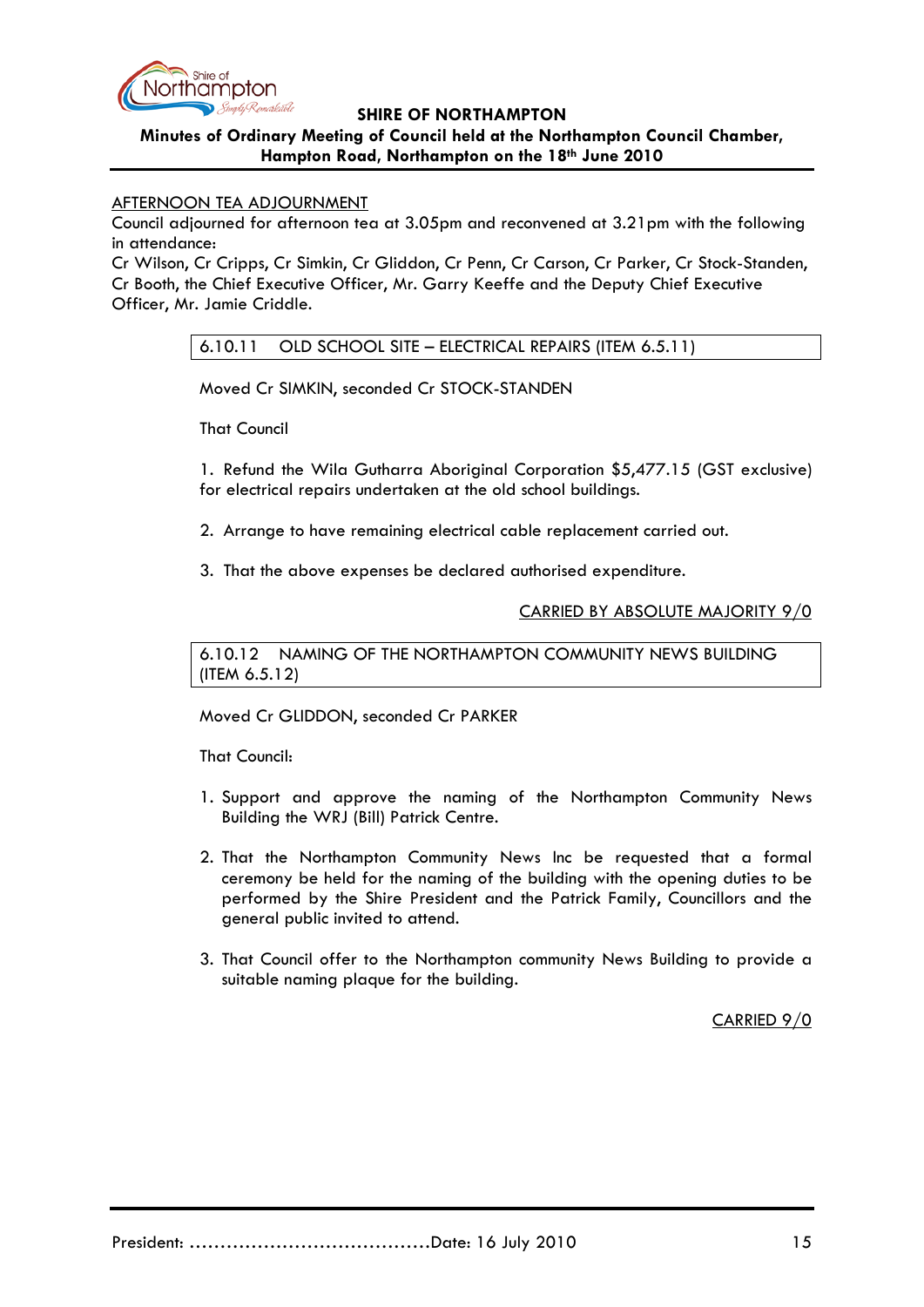

## **Minutes of Ordinary Meeting of Council held at the Northampton Council Chamber, Hampton Road, Northampton on the 18th June 2010**

6.10.13 CHOOSE RESPECT CAMPAIGN (ITEM 6.5.13)

Moved Cr BOOTH, seconded Cr CARSON

That Council approves the placement of "CHOOSE RESPECT" stickers on Council owned refuse bins thought the Kalbarri townsite subject to the following conditions:

- 1. That Council takes no responsibility for damage or deterioration of the stickers.
- 2. That Council has the right to remove any sticker should they become in a state of disrepair or defaced.

CARRIED 9/0 6.10.14 REVIEW OF REGIONAL DEVELOPMENT COMMISSIONS (ITEM 6.5.14)

### Moved Cr PENN, seconded Cr SIMKIN

- 1. That Council lodges a submission on the review of Regional Development Commissions as per comments provided by WALGA, particular focus being on the role of RDC's in determining the balance of Royalties for Regions Funding to local governments.
- 2. That the submission also includes additional comments received from Councillors prior to 25 June 2010.

CARRIED 9/0

### 6.10.15 INQUIRY INTO SHACK SITES IN WESTERN AUSTRALIA (ITEM 6.5.15)

Moved Cr BOOTH, seconded Cr GLIDDON

That Council lodge a submission, to be prepared by the CEO, expressing its concerns on the little action taken by the relevant Government Departments in removing such shacks and that Council does not support the construction/placement of shacks on any unallocated crown land unless it has been through a formal planning and building approval process.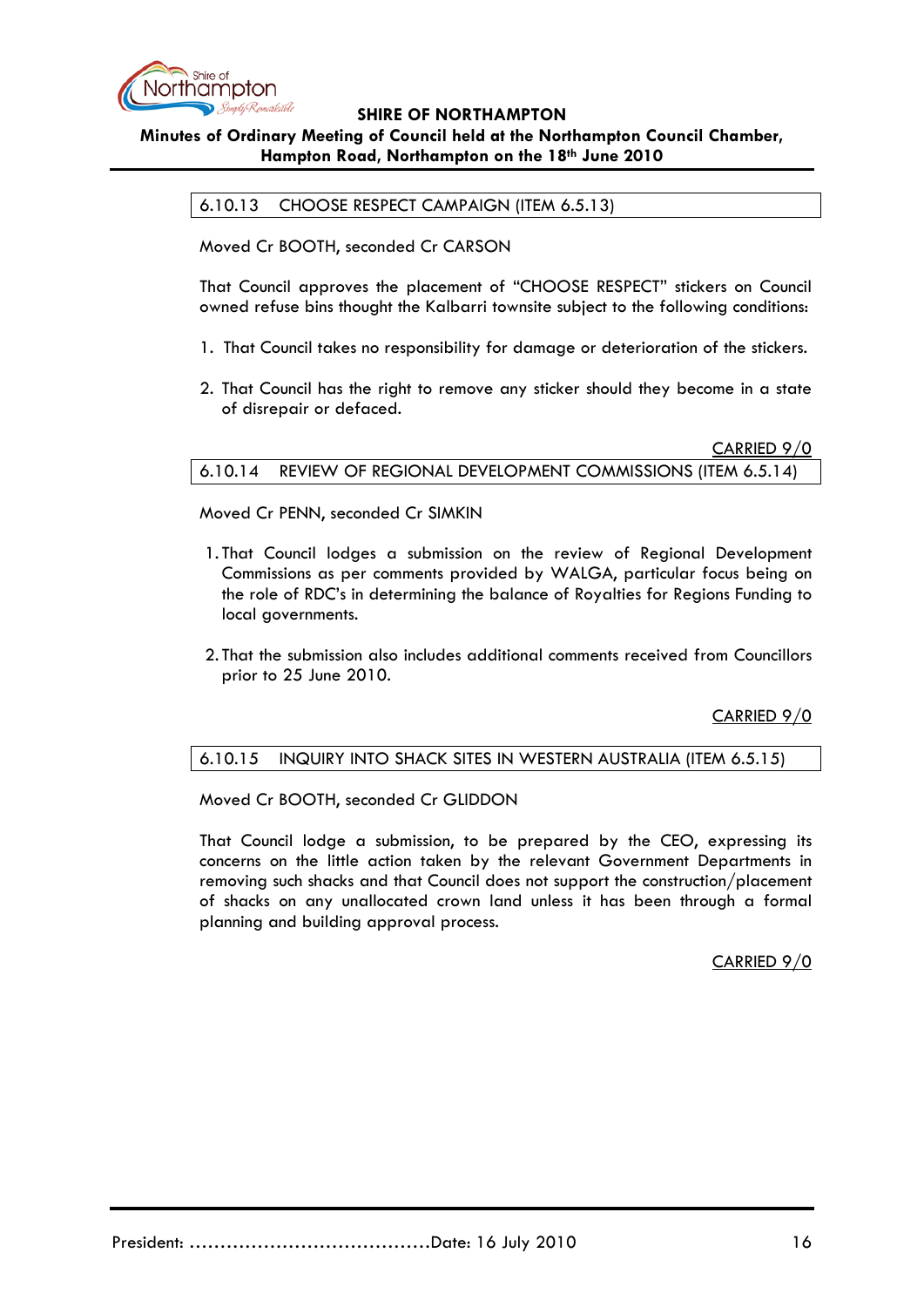

# **Minutes of Ordinary Meeting of Council held at the Northampton Council Chamber, Hampton Road, Northampton on the 18th June 2010**

6.10.3 COLLECTIVE ENTERPRISE BARGAINING AGREEMENT – WORKS STAFF (ITEM 6.5.3)

Moved Cr PENN, seconded Cr CRIPPS

That Council resolve the following:

a) That the works staff be advised that the following recommendation will be adopted if the works staff reduce the two rostered days off per month to one.

*That Council endorse the Collective Bargaining Agreement for Council works staff with the following conditions:*

- *1. That the rate of wage for works staff be based on a Level 4 of the Municipal Employees Award 1999 be \$22.3245/hr which is to include all industry allowances, location allowances etc. All other levels to be adjusted accordingly.*
- *2. An increase of wages annually by the current CPI should a National Wage increase not be awarded. Further if the CPI is greater than the National Wage increase then Council increases the works staff wages to meet the current CPI. CPI is the Western Australian CPI as at the end of the March quarter as per Clause 9 of the draft agreement.*
- *3. No rent subsidy to be paid by Council.*
- *4. Term of agreement to be three (3) years.*
- *5. A payment of \$100 per employee for grave digging where those work are for a dual internment or in adverse conditions as per Clause 16 of the draft agreement.*
- *6. A call out fee of \$50 when the employee has worked more than 3 hours.*
- *7. A bonus payment of \$150 per employee for each six month period of works provided that during each period:*
- *No sick leave is submitted by the employee without a Medical Certificate during the six month period.*
- *No unauthorised absences from the workplace are recorded against the employee during the six month period.*
- *No more than four weeks paid leave is taken by the employee during the six month period.*

*No unpaid leave is taken by the employee during the six month period.*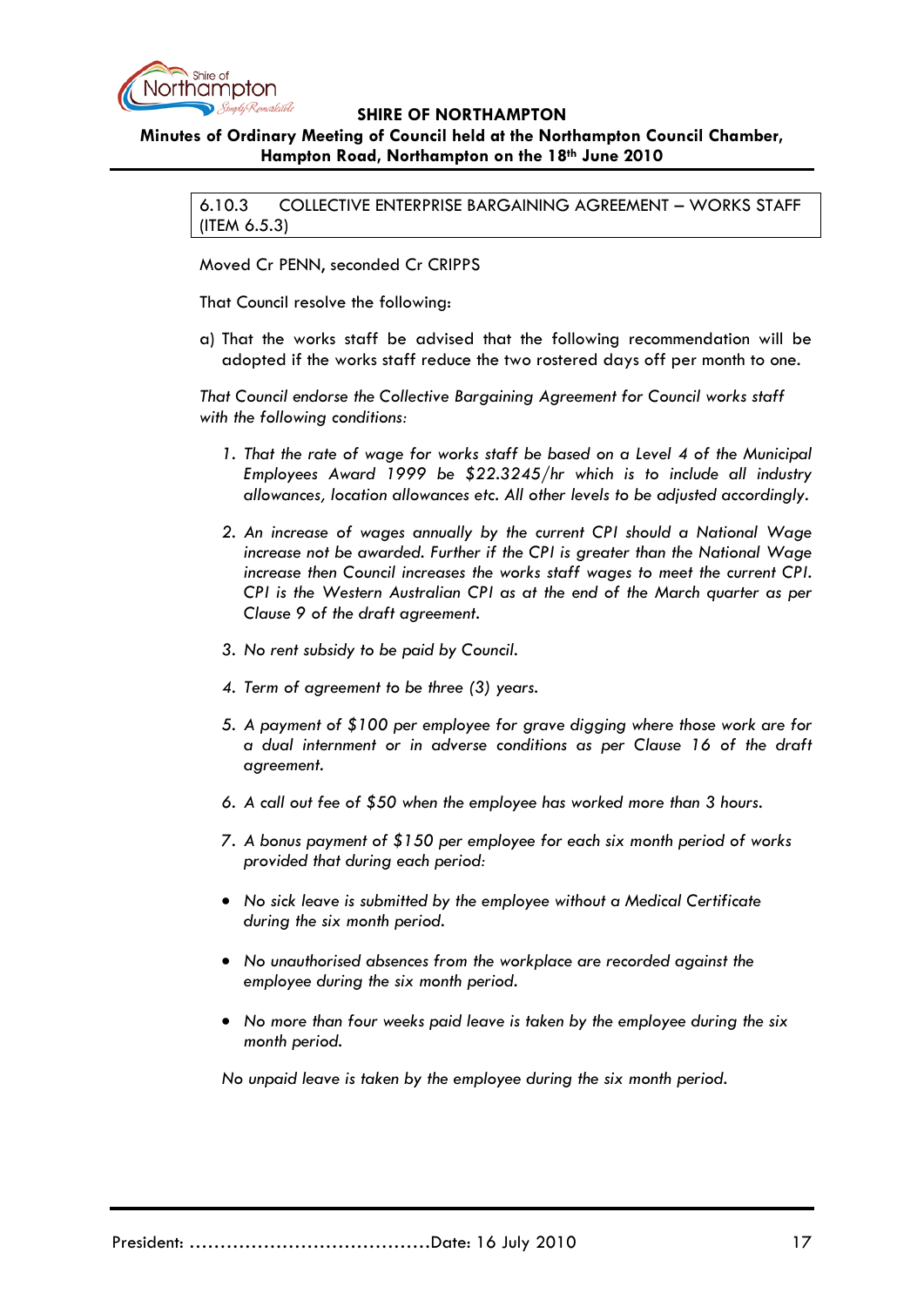

## **Minutes of Ordinary Meeting of Council held at the Northampton Council Chamber, Hampton Road, Northampton on the 18th June 2010**

- b) If the works staff are not prepared to alter their current working practices, being the 76 hour nine day fortnight, then Council only pay a rate of \$22.3245 based on the current Level 4 with all other levels to be adjusted accordingly, this new rate to also include the recently awarded \$26 per week National Wage increase. Further all items numbered 2, 7 and 8 in the above recommendation not be provided.
- c) It is further advised that the above is the Councils final offer and they have indicated that they will not enter into any further negotiations to alter their decision.

CARRIED 9/0

Note: It is advised that the Council considers that the Works Staff are requesting a very substantial wages increase however are still not showing any return of increase in productivity, i.e. longer works hours etc which resulted in the Officers Recommendation not being adopted.

Cr Cripps left the meeting at 4.05pm.

#### **6.11 PRESIDENTS REPORT**

Since the last Council meeting the President, Cr Wilson reported on his attendance at the following:

• Great Northern Zone meeting of WALGA.

#### **6.12 DEPUTY PRESIDENTS REPORT**

Since the last Council meeting the Deputy President, Cr Parker reported on his attendance at the following:

- Great Northern Zone meeting of WALGA.
- Kalbarri Development Association meeting.
- Kalbarri PCYC AGM.
- Kalbarri Visitor Centre meeting.
- Kalbarri PCYC General meeting
- Kalbarri Building Inspections

## **6.13 COUNCILLORS REPORT**

#### 6.13.1 Cr SIMKIN

Since the last Council meeting Cr Simkin reported on his attendance to the following:

• Northampton Community Centre meeting.